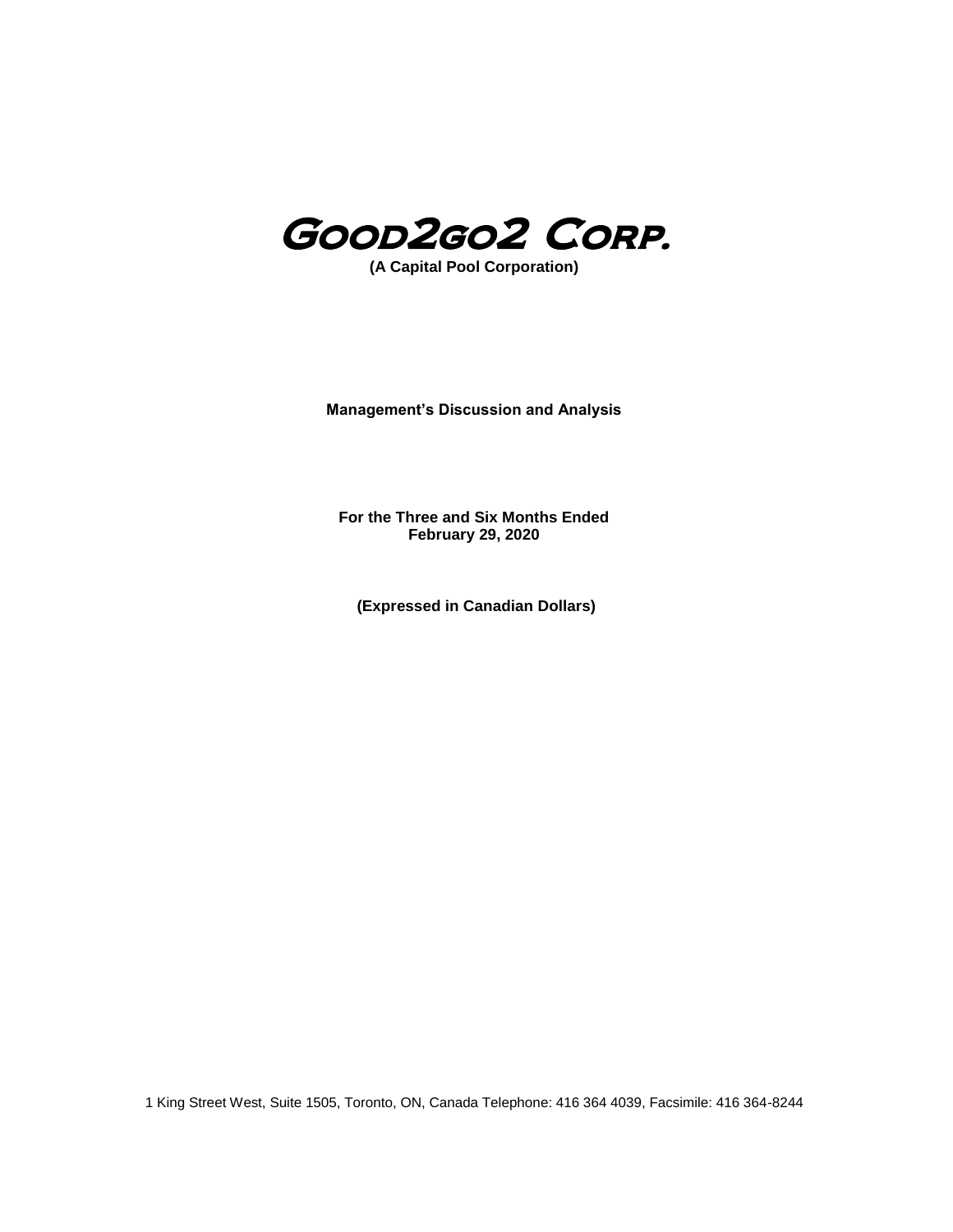#### **OVERVIEW**

Good2Go2 Corp. was incorporated under the *Canada Business Corporations Act* on March 21, 2019 and registered in the Province of Ontario on March 21, 2019 ("Good2Go2" or the "Company"). As the Company was incorporated on March 21, 2019, no comparative figures are available for presentation. The Company is classified as a Capital Pool Corporation, as defined in Policy 2.4 of the TSX Venture Exchange (the "Exchange"). The principal business of the Company will be the identification and evaluation of assets or businesses with a view to completing a Qualifying Transaction ("QT"). The Company has not commenced operations and has no assets other than cash held in trust. The Company's continuing operations as intended are dependent upon its ability to identify, evaluate and negotiate an acquisition, or business, or an interest therein. Such an acquisition will be subject to the approval of the regulatory authorities concerned and, in the case of a non- arm's length transaction, of the majority of the minority shareholders.

The proceeds raised from the issuance of share capital may only be used to identify and evaluate assets or businesses for future investment, with the exception that up to the lesser of 30% of the gross proceeds realized by the Company, in respect of the sale of its securities, or \$210,000, may be used for purposes other than evaluating businesses or assets. These restrictions apply until completion of a QT by the Company, as defined under the policies of the Exchange. The Company is required to complete its QT on or before two years from the date the Company receives regulatory approval.

The Company's head office and registered office is located at 1 King Street West, Suite 1505, Toronto, Ontario, M5H 1A1. The Company's common shares trade on the TSX Venture Exchange under the symbol GOAL.P. The Company's public filings can be accessed and viewed via the System for Electronic Data Analysis and Retrieval ("SEDAR") at www.sedar.com.

The following Management's Discussion and Analysis of Good2Go2 should be read in conjunction with the Company's Unaudited Condensed Interim Financial Statements for the three and six months ended February 29, 2020 and notes thereto. This Management's Discussion and Analysis is dated April \*\*, 2020 and has been approved by the Board of Directors of the Company.

The Company's Unaudited Condensed Interim Financial Statements for the three and six months ended February 29, 2020, were prepared using the same accounting policies and methods of computation as those described in our Financial Statements for the period from the date of incorporation (March 21, 2019) to August 31, 2019. Any subsequent changes to IFRS that are given effect in the Company's annual financial statements for the year ending August 31, 2020 could result in restatement of the Unaudited Condensed Interim Financial Statements. The Unaudited Condensed Interim Financial Statements should be read in conjunction with the Financial Statements for the period from the date of incorporation (March 21, 2019) to August 31, 2019. All amounts herein are presented in Canadian dollars, unless otherwise noted.

The Unaudited Condensed Interim Financial Statements have been prepared in accordance with International Financial Reporting Standards ("IFRS") issued by the International Accounting Standards Board ("IASB") and interpretations issued by the IFRS Interpretations Committee ("IFRIC"). The Unaudited Interim Condensed Consolidated Financial Statements have been prepared in accordance with International Accounting Standard 34, Interim Financial Reporting. Accordingly, they do not include all of the information required for full annual financial statements required by IFRS as issued by the IASB and interpretations issued by IFRIC.

#### *FORWARD LOOKING STATEMENTS*

*Certain statements contained in this MD&A may constitute forward-looking information and forward-looking statements as such terms are defined under Canadian securities laws (collectively, "forward-looking statements"). Forward-looking statements relate to future events or the Company's future performance. All statements, other than statements of historical fact, may be forward-looking statements. Forward-looking statements are often, but not always, identified by the use of words such as "seek", "anticipate", "plan", "continue", "estimate", "expect", "may", "will", "project", "predict", "propose", "potential", "targeting", "intend", "could", "might", "should", "believe" and similar expressions. These statements involve known and unknown risks, uncertainties, many of which are beyond*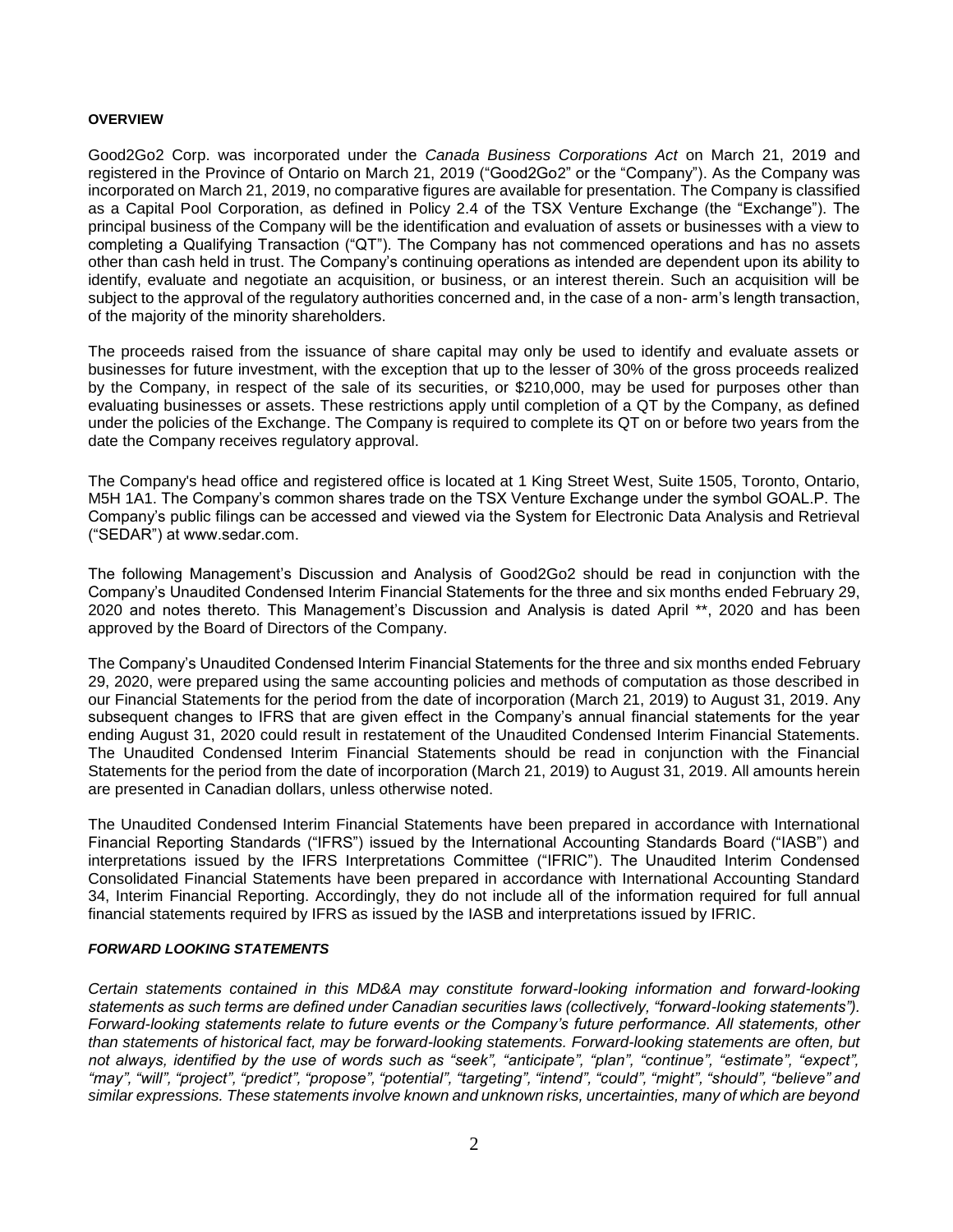*the Company's control, and other factors that may cause actual results or events to differ materially from those anticipated in such forward-looking statements. The Company believes that the expectations reflected in those forward-looking statements are reasonable but no assurance can be given that these expectations will prove to be correct and such forward-looking statements included in this MD&A should not be unduly relied upon by investors as actual results may vary. Forward-looking statements contained in this MD&A speak only as of the date of this MD&A, or such other date as may be specified herein, and are expressly qualified, in their entirety, by this cautionary statement. The Company's actual results could differ materially from those anticipated in these forward-looking statements as a result of various risk factors.*

# **OVERALL PERFORMANCE**

For the six months ended February 29, 2020, the Company recorded a net loss and comprehensive loss of \$79,607 and a net loss per share of \$0.20. For the three months ended February 29, 2020 the Company record a net loss of \$68,902 and a net loss per share of \$0.17.

During the period, the Company completed its initial public offering (the "Offering") of 2,250,000 common shares at a purchase price of \$0.10 per common share for gross proceeds of \$225,000 and commenced trading on the TSX Venture Exchange under the symbol GOAL.P. During the period ended February 29, 2020, the Company incurred costs of \$50,423 directly related to the Offering.

Haywood Securities Inc., (the "Agent") acted as the agent for the initial public offering. In connection with the Offering, the Company granted to the Agent, common share purchase warrants to acquire 225,000 common shares (the "Warrants"). Each Warrant is exercisable to acquire one common share at a price of \$0.10 until February 12, 2022. In connection with the Offering, the Agent was paid a cash commission equal to 10% of the aggregate gross proceeds from the sale of the common shares. The Company also paid a corporate finance fee of \$12,500 to the Agent and reimbursed the Agent for legal fees and other reasonable expenses incurred pursuant to the Offering.

Upon closing of the Offering, the Company granted 505,000 common share purchase options to directors and officers. Each common share purchase option entitles the holder to acquire one common share of the Company at an exercise price of \$0.10 until February 12, 2025 (the "Options").

## **RISK AND UNCERTAINTIES**

The following describes certain risks, events and uncertainties that could affect the Company and that each reader should carefully consider. Please refer to the Company's final prospectus dated November 13, 2019, for additional risks, events and uncertainties that could affect the Company.

External financing may be required to fund the Company's activities primarily through the issuance of common shares. There can be no assurance that the Company will be able to obtain adequate financing. The securities of the Company should be considered a highly speculative investment.

The Company has not generated significant revenues and does not expect to generate significant revenues in the near future. In the event that the Company generates significant revenues in the future, the Company intends to retain its earnings in order to finance further growth. Furthermore, the Company has not paid any dividends in the past and does not expect to pay any dividends in the foreseeable future.

#### **Capital Management**

The Company's objective when managing capital is to maintain its ability to continue as a going concern, in order to provide returns for the shareholders and benefits for other stakeholders. The Company includes equity, comprised of share capital and deficit, in the definition of capital.

The Company's primary objective, with respect to its capital management, is to ensure that it has sufficient cash resources to fund the identification and evaluation of potential acquisitions. To secure the additional capital necessary to pursue these plans, the Company may attempt to raise additional funds through the issuance of equity or by securing strategic partners.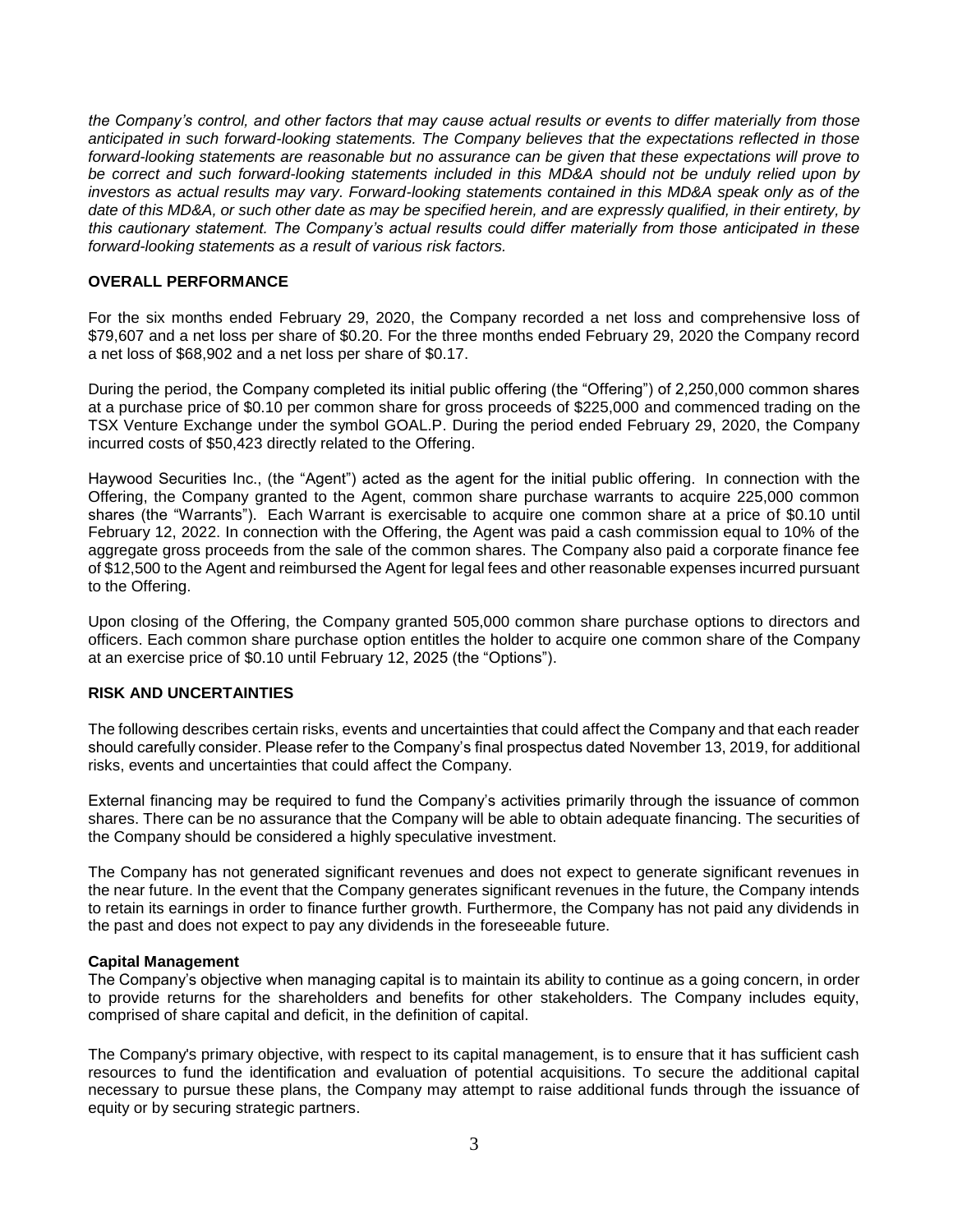The proceeds raised from the issuance of common shares may only be used to identify and evaluate assets or businesses for future investment, with the exception that not more than the lesser of 30% of the gross proceeds from the issuance of shares or \$210,000 may be used to cover prescribed costs of issuing the common shares or administrative and general expenses of the Company. These restrictions apply until completion of a Qualifying Transaction by the Company as defined under the Exchange policy 2.4.

#### **Risk Disclosures and Fair Values**

The Company's financial instruments, consisting of cash held in trust and accrued liabilities, approximate fair value due to the relatively short-term maturities of the instruments. It is management's opinion that the Company is not exposed to significant interest, currency or credit risks arising from these financial instruments.

# **SUMMARY OF QUARTERLY RESULTS**

The following table reflect the summary of quarterly results for the period set out.

| For the quarter ending           | <b>February 29, 2020</b> | <b>November 30, 2019</b> |
|----------------------------------|--------------------------|--------------------------|
| Total assets                     | 248.828                  | 138,596                  |
| Total revenue                    |                          |                          |
| Total expenses                   | 68.902                   | 10.705                   |
| Net loss                         | 68.902                   | 10,705                   |
| Basic and diluted loss per share | (0.17)                   | (0.00)                   |

For the three month period ended February 29, 2020, the Company recorded a net loss of \$68,902 and a net loss per share of \$0.17. During the three month period ended February 29, 2020, the Company incurred share based compensation of \$37,641, professional fees of \$21,535, stock exchange fees of \$8,702 filing fees of \$517 and transfer agent fees of \$507.

For the three month period ended November 30, 2019, the Company incurred a net loss of \$10,705 and a net loss per share of \$0.00. For the three months ended November 30, 2019, the Company recorded professional fees in the amount of \$2,173 and filing fees of \$8,532.

#### **RESULTS OF OPERATIONS**

For the three month period ended February 29, 2020, the Company recorded a net loss of \$68,902 and a net loss per share of \$0.17. During the three month period ended February 29, 2020, the Company incurred share based compensation of \$37,641, professional fees of \$21,535, stock exchange fees of \$8,702 filing fees of \$517 and transfer agent fees of \$507.

For the six month period ended February 29, 2020, the Company recorded a net loss of \$79,607 and a net loss per share of \$0.20. During the six month period the Company incurred share based compensation of \$37,641, professional fees of \$23,708, stock exchange fees of \$9,049, filing fees of \$517 and transfer agent fees of \$507.

#### **OFF-BALANCE SHEET ARRANGEMENTS**

The Company has not had any off-balance sheet arrangements from the date of its incorporation (March 21, 2019) to the date of this MD&A.

## **CAPITAL EXPENDITURES**

The Company has not had any capital expenditures from the date of its incorporation (March 21, 2019) to the date of this MD&A.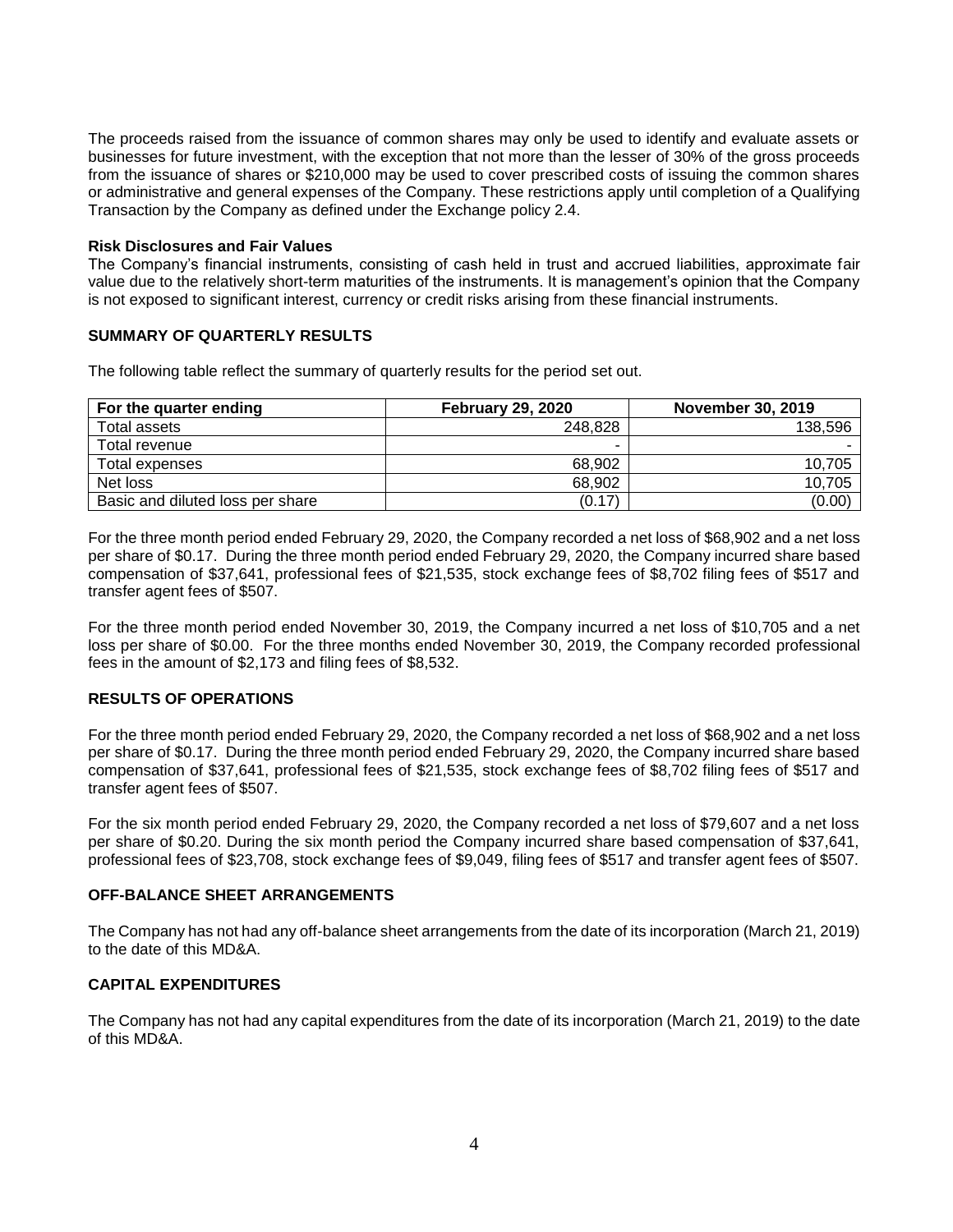## **FINANCING ACTIVITIES**

During the six month period ended February 29, 2020, the Company completed its initial public offering of 2,250,000 common shares at a purchase price of \$0.10 per common share for gross proceeds of \$225,000 and issued 200,000 common shares at \$0.05 per share for total gross proceeds of \$10,000 to a director of the Company.

## **LIQUIDITY AND CAPITAL RESOURCES**

As at February 29, 2020, the Company had current assets in the amount of \$248,828 which were comprised of cash held in trust in the amount of \$246,828 and deferred offering costs of \$2,000 (August 31, 2019: \$136,591 comprised of cash held in trust of \$124,091 and deferred offering costs of \$12,500). In addition, at February 29, 2020, the Company had current liabilities of \$734 (August 31, 2019: \$31,190) and working capital of \$248,094 (August 31, 2019: \$105,401) which the Company deems sufficient to meet its ongoing obligations in the coming year.

At February 29, 2020, the Company had 225,000 common share purchase warrants exercisable at \$0.10 until February 12, 2022 and 505,000 common share purchase options at an exercise price of \$0.10 until February 12, 2025. If any of these warrants or options are exercised, it would generation additional capital for the Company.

## **SIGNIFICANT ACCOUNTING POLICIES AND CRITICAL ACCOUNTING ESTIMATES**

The Company's significant accounting policies and critical accounting estimates are summarized in Note 2 to the Financial Statements.

#### **Measurement Uncertainty**

The preparation of financial statements, in conformity with IFRS accounting principles, requires management to make estimates and assumptions that affect the reported amounts of assets and liabilities, and the reported amounts of revenues and expenses during the period. Actual results could differ from those estimates used in the Financial Statements.

## **NEW ACCOUNTING STANDARDS ISSUED**

IFRS 16, Leases (IFRS "16"). Issued in January 2016, IFRS 16 establishes principles for the recognition, measurement, presentation and disclosure of leases, with the objective of ensuring that lessees and lessors provide relevant information that faithfully represents those transactions. This standard introduces a single lessee accounting model and requires a lessee to recognize assets and liabilities for all leases with a term of more than twelve months, unless the underlying asset is of low value. A lessee is required to recognize a right-of-use asset representing its right to use the underlying asset and a lease liability representing its obligation to make lease payments. IFRS 16 applies to annual reporting periods beginning on or after January 1, 2019. As at February 29, 2020, the Company does not have any significant lease obligations.

# **SHARE CAPITAL**

Authorized: Unlimited common shares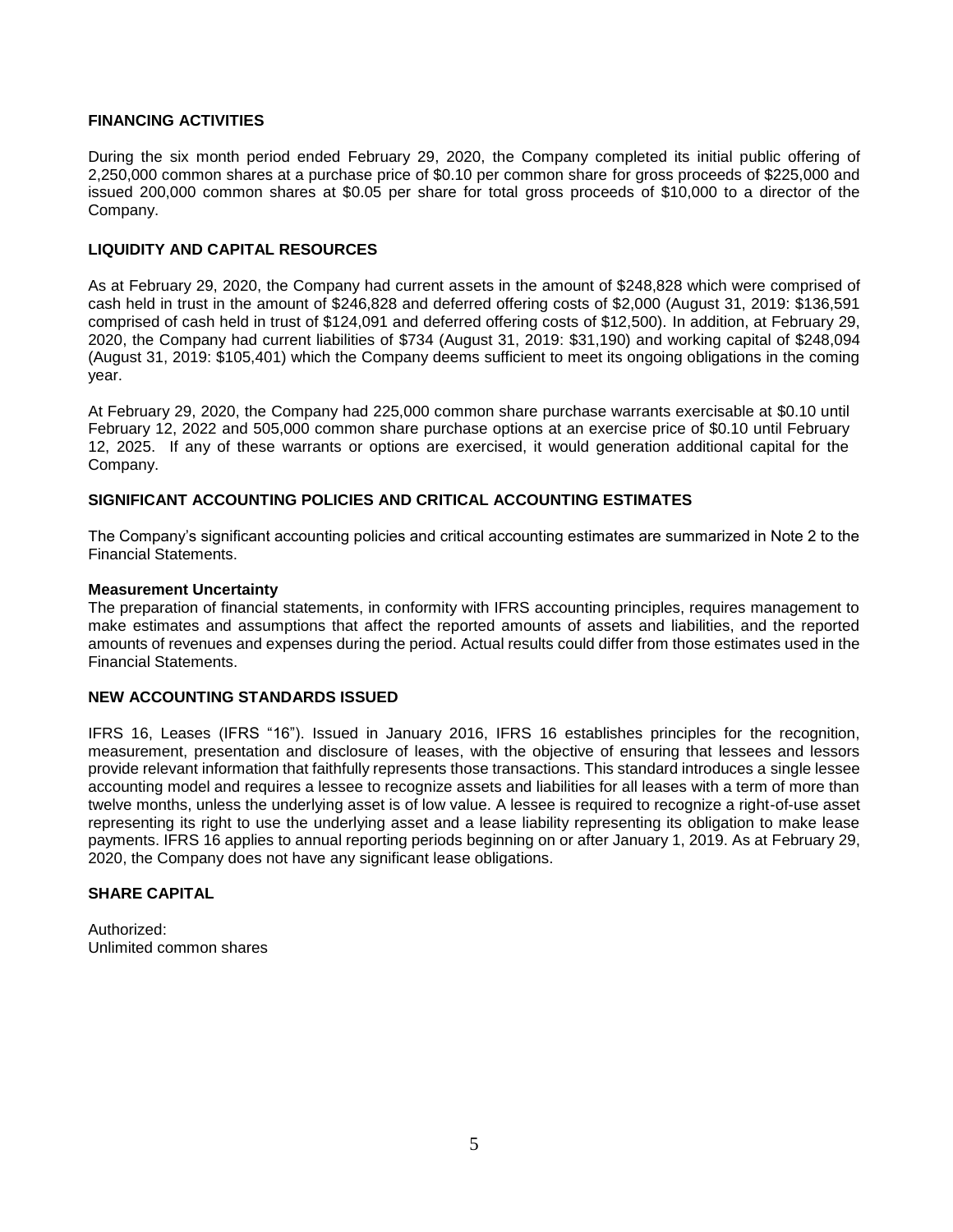Issued:

The following table sets out the changes in common shares during the period.

|                                  | <b>Number of Common Shares</b> | Amount \$ |
|----------------------------------|--------------------------------|-----------|
| Balance, March 21, 2019          |                                |           |
| Share subscriptions (1)          | 3,000,000                      | 150,000   |
| Balance, August 31, 2019         | 3,000,000                      | 150,000   |
| Share subscription (1)           | 200,000                        | 10,000    |
| Initial public offering (2)      | 2,225,000                      | 225,000   |
| Fair value of agent warrants (2) |                                | (11, 871) |
| Offering costs (2)               | ۰                              | (50, 341) |
| Balance, February 29, 2020       | 5.450.000                      | 322,788   |

## **1) Escrowed Shares**

The Company issued a total of 3,200,000 common shares at \$0.05 per share for total proceeds of \$160,000. The 3,200,000 common shares issued at \$0.05 per share, will be held in escrow pursuant to the requirements of the Exchange. All common shares granted to directors and officers prior to the completion of a Qualifying Transaction, must also be deposited in escrow until the final exchange bulletin is issued.

All common shares of the Company acquired in the secondary market prior to the completion of a Qualifying Transaction by a Control Person, as defined in the policies of the Exchange, are required to be deposited in escrow. Subject to certain permitted exemptions, all securities of the Company held by principals of the resulting issuer will also be subject to escrow.

## **2) Initial Public Offering**

On February 13, 2020, the Company completed its initial public offering (the "Offering") of 2,250,000 common shares at a purchase price of \$0.10 per common share for gross proceeds of \$225,000. During the period ended February 29, 2020, the Company incurred costs of \$50,423 directly related to the Offering.

Haywood Securities Inc., (the "Agent") acted as the agent for the initial public offering. In connection with the Offering, the Company granted to the Agent, common share purchase warrants to acquire 225,000 common shares (the "Warrants"). Each Warrant is exercisable to acquire one common share at a price of \$0.10 until February 12, 2022. The estimated fair value attributed to the Warrants was \$11,871. In connection with the Offering, the Agent was paid a cash commission equal to 10% of the aggregate gross proceeds from the sale of the common shares. The Company also paid a corporate finance fee of \$12,500 to the Agent and reimbursed the Agent for legal fees and other reasonable expenses incurred pursuant to the Offering.

# **Weighted Average Shares Outstanding**

The following table summarizes the weighted average shares outstanding:

|                                                        | <b>Three Months Ended</b><br><b>February 29, 2020</b> | <b>Six Months Ended</b><br><b>February 29, 2020</b> |
|--------------------------------------------------------|-------------------------------------------------------|-----------------------------------------------------|
| Weighted Average Shares Outstanding, basic and diluted | 395.604                                               | 395.604                                             |

As at February 29, 2020, 3,200,000 common shares were excluded from the calculation as they were contingently issuable and all conditions necessary for their issuance have not been satisfied. At February 29, 2020, there were 225,000 Warrants and 505,000 Options that could be exercised, however they are anti-dilutive.

The effects of any potential dilutive instruments on loss per share are anti-dilutive and therefore have been excluded from the calculation of diluted loss per share.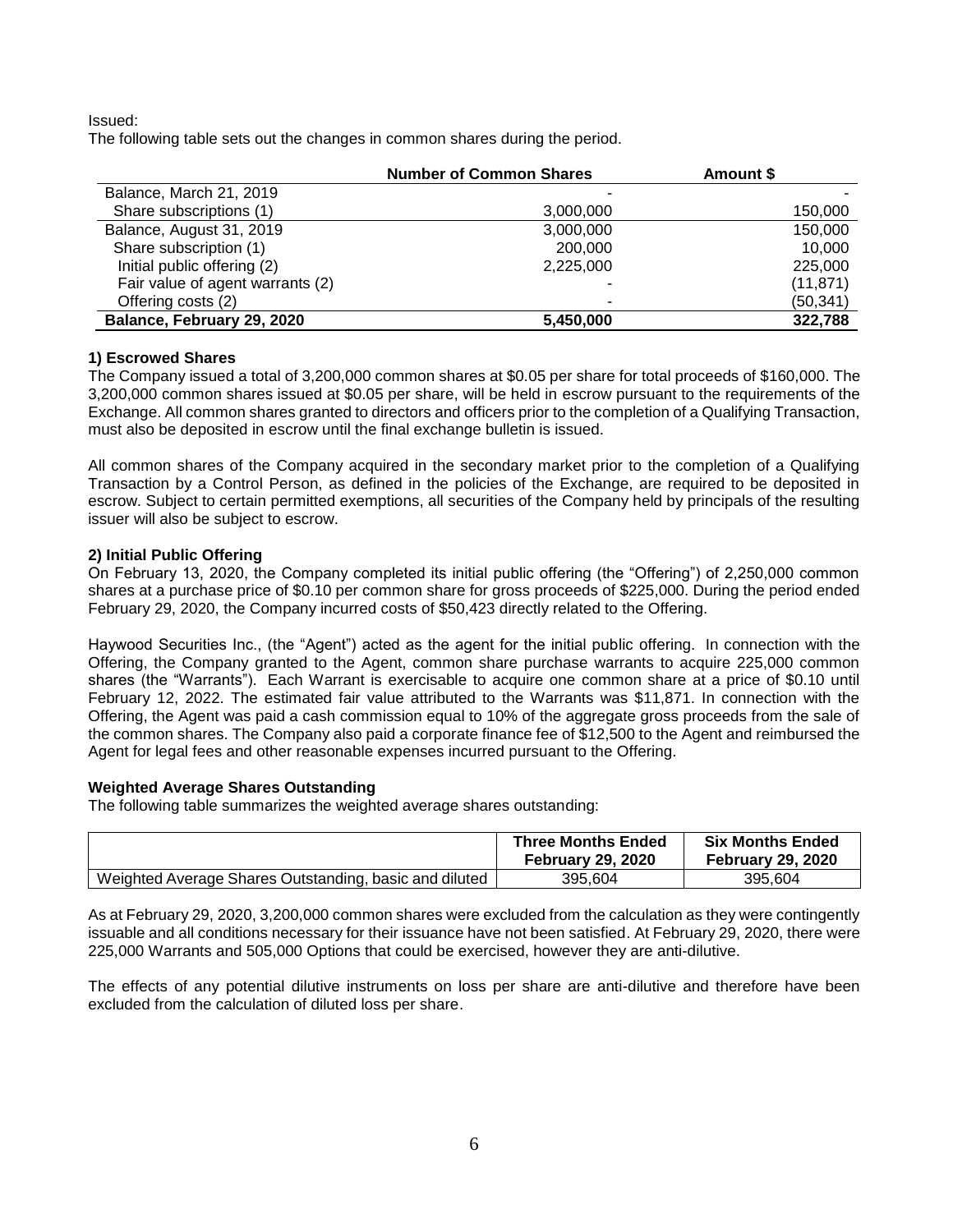# **b) Common Share Purchase Warrants**

The following table sets out the changes in warrants during the period ended February 29, 2020:

| <b>Warrants</b>                                 | <b>Number</b><br>of Warrants | <b>Weighted Average</b><br>Price \$ |
|-------------------------------------------------|------------------------------|-------------------------------------|
| Outstanding, March 21, 2019 and August 31, 2019 |                              |                                     |
| Warrants issued                                 | 225,000                      | 0.10                                |
| Balance, February 29, 2020                      | 225,000                      | \$0.10                              |

In connection with the Offering, the Company granted to the Agent warrants to acquire 225,000 common shares (the "Warrants"). Each Warrant is exercisable to acquire one common share at a price of \$0.10 until February 12, 2022. The fair value of the Warrants were estimated on the date of the issue using the Black-Scholes option pricing model with the following assumptions: dividend yield 0%, discount rate 1.51%, expected volatility 100% and expected life of 2 years. The fair value attributed to the 225,000 Warrants was \$11,871.

The following table summarizes the outstanding warrants as at February 29, 2020:

| Number of       | <b>Exercise</b> | <b>Expiry</b>     | <b>Weighted Average</b>       | Warrant    |
|-----------------|-----------------|-------------------|-------------------------------|------------|
| <b>Warrants</b> | Price           | Date              | <b>Remaining Life (Years)</b> | Value (\$) |
| 225.000         | \$0.10          | February 12, 2022 | .96                           | 11,871     |

#### **c) Common Share Purchase Options**

The Company has a stock option plan to provide incentives for directors, officers, employees and consultants of the Company. Options may be granted for a maximum term of five years from the date of the grant. They are non-transferable and are exercisable as determined by the Directors when the option is granted. Options expire within 12 months after completion of a qualifying transaction or within 90 days of termination of employment or holding office as director or officer of the Company and, in the case of death, expire within a maximum period of one year after such death, subject to the expiry date of the option. The stock option plan is subject to regulatory approval. Any shares issued upon exercise of the options prior to the Company entering into a Qualifying Transaction will be subject to escrow restrictions.

Upon closing of the Offering, the Company granted 505,000 common share purchase options to directors and officers. Each common share purchase option entitles the holder to acquire one common share of the Company at an exercise price of \$0.10 until February 12, 2025 (the "Options"). The fair value of the Options were estimated on the date of the issue using the Black-Scholes option pricing model with the following assumptions: dividend yield 0%, discount rate 1.39%, expected volatility 100%, forfeiture rate 0% and expected life of 5 years. The Company recorded the estimated fair value of the Options of \$37,641 as non-cash stock-based compensation expense.

The following table is a summary of the status of the Company's stock options and changes during the period ended August 31, 2019:

|                                             | <b>Number</b><br>of Options | <b>Weighted Average</b><br><b>Exercise Price \$</b> |
|---------------------------------------------|-----------------------------|-----------------------------------------------------|
| Balance, March 21, 2019 and August 31, 2019 |                             |                                                     |
| Granted                                     | 505,000                     | 0.10                                                |
| Balance, February 29, 2020                  | 505,000                     | 0.10                                                |

The following table is a summary of the Company's stock options outstanding and exercisable as at February 29, 2020:

|                                 |                             | <b>Options Outstanding</b>                                  |                       |                      | <b>Options Exercisable</b><br>Weighted |
|---------------------------------|-----------------------------|-------------------------------------------------------------|-----------------------|----------------------|----------------------------------------|
| <b>Exercise</b><br><b>Price</b> | <b>Number</b><br>of Options | <b>Weighted Average</b><br><b>Remaining Life</b><br>(Years) | <b>Expiry</b><br>Date | Number<br>of Options | Average<br><b>Exercise</b><br>Price \$ |
| \$0.10                          | 505,000                     | 4.96                                                        | February 12, 2025     | 505,000              | 0.10                                   |